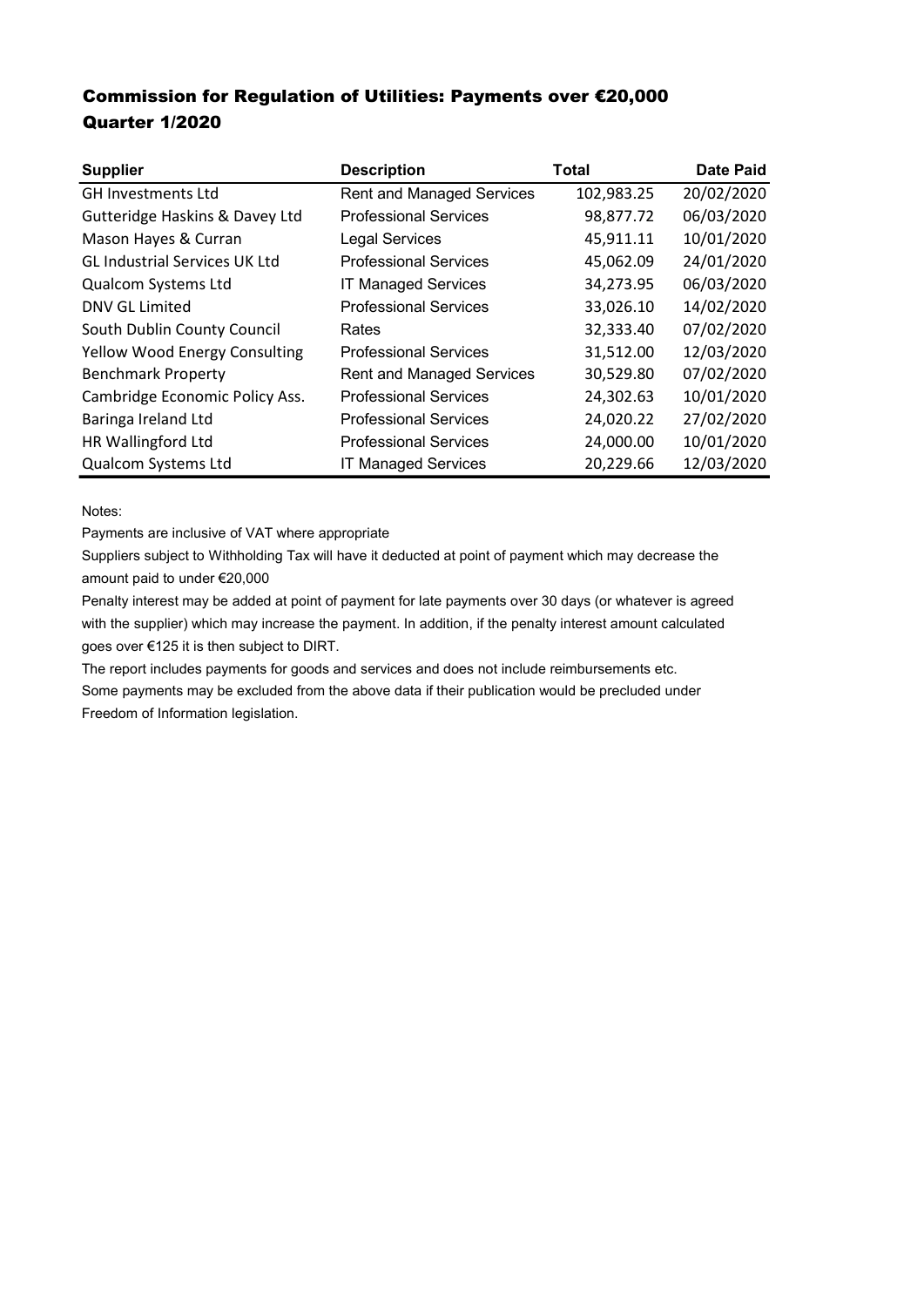| <b>From Date</b> | 01/01/2020 |
|------------------|------------|
| To Date          | 31/03/2020 |

| <b>Account</b> | <b>Name</b>                                      | <b>Date</b>           | <b>Reference</b>             |
|----------------|--------------------------------------------------|-----------------------|------------------------------|
| BAR04          | Baringa Ireland Ltd                              |                       | 27/02/2020 PSWT 8000346      |
| CAM01          | Cambridge Economic Policy Ass.                   |                       | 10/01/2020 PSWT INV-0160     |
| COL01          | The Collector General                            | 16/01/2020 IP021577   |                              |
| COL01          | The Collector General                            |                       | 27/01/2020 IP021580/21605    |
| COL01          | The Collector General                            | 18/02/2020 IP021771   |                              |
| COL01          | The Collector General                            | 26/02/2020 IP021704   |                              |
| COL01          | The Collector General                            |                       | 18/03/2020 PSWT Feb 2020     |
| COL01          | The Collector General                            | 25/03/2020 Dire Debit |                              |
| DNV02          | DNV GL Limited                                   |                       | 14/02/2020 PSWT 460010061879 |
| GHD01          | Gutteridge Haskins & Davey Ltd                   |                       | 06/03/2020 PSWT 466-002726   |
| GHI01          | <b>GH Investments Ltd</b>                        | 20/02/2020 0053       |                              |
| GLN01          | <b>GL Industrial Services UK Ltd</b>             |                       | 24/01/2020 PSWT 460010060720 |
| HRW01          | HR Wallingford Ltd                               |                       | 10/01/2020 PSWT HR064333     |
| MAS01          | Mason Hayes & Curran                             |                       | 10/01/2020 24497.136/NM      |
| NEW07          | NEW IRELAND ASSURANCE CO. PL 27/02/2020 G009021A |                       |                              |
| QUA04          | Qualcom Systems Ltd                              | 06/03/2020 78165      |                              |
| QUA04          | Qualcom Systems Ltd                              | 12/03/2020 78590      |                              |
| SOU01          | South Dublin County Council                      | 07/02/2020 569347038  |                              |
| SPA02          | <b>Benchmark Property</b>                        | 07/02/2020 80851      |                              |
| YEL01          | <b>Yellow Wood Energy Consulting</b>             |                       | 12/03/2020 PSWT CRU200227PSO |